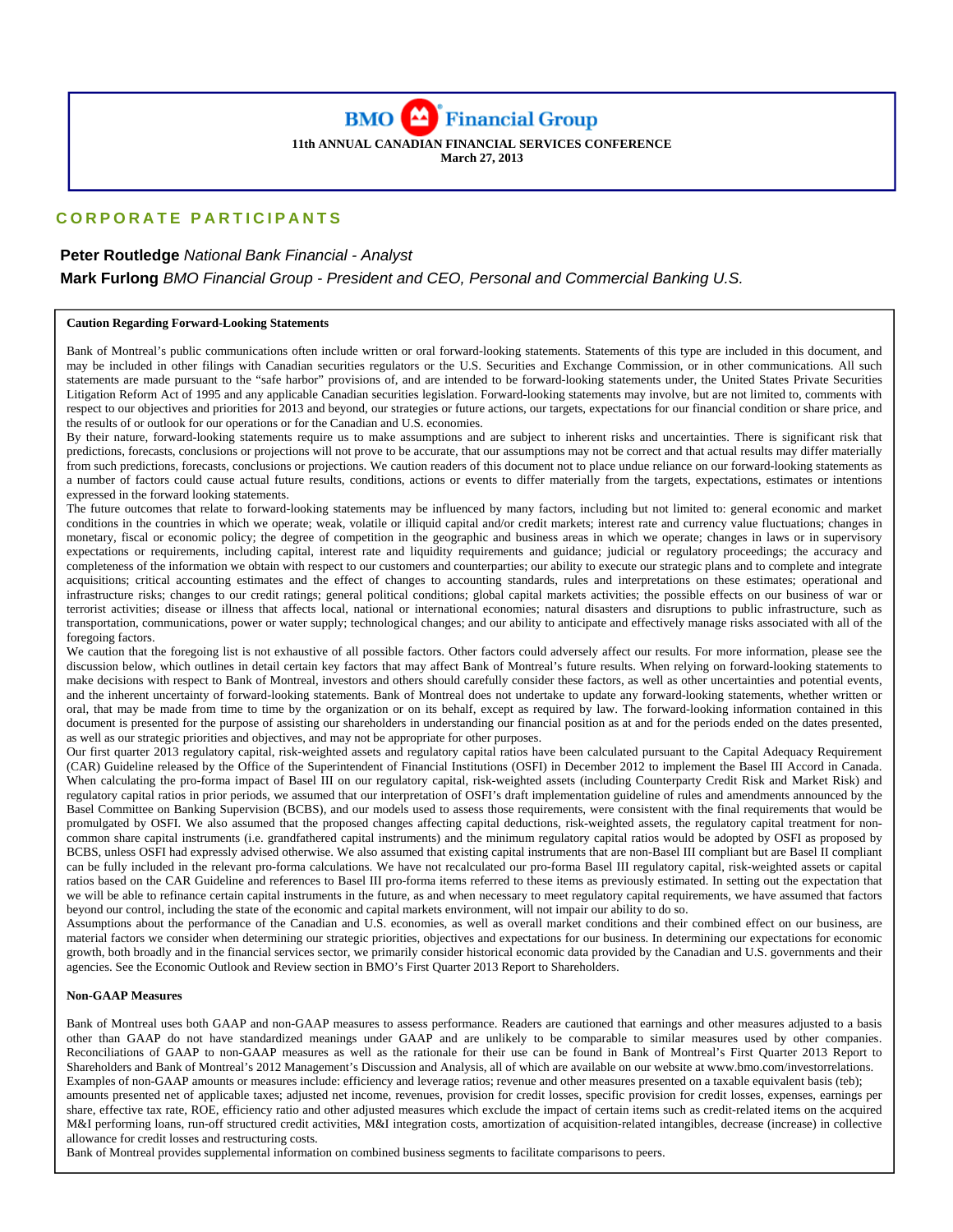# **PRESENTATION**

#### **Peter Routledge -** *National Bank Financial - Analyst*

All right, everybody. We are with Mark Furlong. Mark is President and Chief Executive Officer of the Personal and Commercial Banking business in the United States for Bank of Montreal, more commonly known as BMO Harris Bank. Mark joined Marshall and Ilsley Corporation in 2001 as Chief Financial Officer. In July 2004, he became President of Marshall and Ilsley and then Chief Executive Officer in 2007. Prior to joining Marshall and Ilsley, Mark was Executive Vice President and Chief Financial Officer at Old Kent Financial Corporation. He is active in his community, sits on the boards of Northwestern Memorial Hospital, the Museum of Science and Industry, and schools in Canton and Milwaukee. So, Mark, thanks for joining.

Before we start, I just want to remind you that Mark's comments may include forward-looking statements that are subject to certain risks and uncertainties. Please consult BMO's public filings for more info and there is a slide up here as well.

Mark, before we start, we're going to have a little commercial interruption. So I'm going to ask Jonathan, my friend behind the stage here, to throw something up.

(Video Play)

### **Mark Furlong -** *BMO Financial Group - President and CEO, Personal and Commercial Banking U.S.*

Story has it that you guys have a hockey team in town, so we just naturally thought you would be interested in the other hockey team.

#### **Peter Routledge -** *National Bank Financial - Analyst*

And they won last night, I think.

#### **Mark Furlong -** *BMO Financial Group - President and CEO, Personal and Commercial Banking U.S.*

And they won last night. Actually the night we flew up here, they got beat, but fortunately they won last night with a shutout.

But that ad's just really only about 48 hours old now. It was just shown two nights ago for the first time. So that's just one of the branding mechanisms we use in the United States.

#### **Peter Routledge -** *National Bank Financial - Analyst*

Okay. Mark, what key messages would you like to leave investors here today?

# **Mark Furlong -** *BMO Financial Group - President and CEO, Personal and Commercial Banking U.S.*

So I have short comments and then I'll take some questions. So, first, thanks for the introduction. Glad to be here. The first time I've spoken in Montreal and certainly at this conference.

So a few key messages I'd like to share. I'll do it just in the course of talking a little bit about our business and then, very briefly, about the first quarter.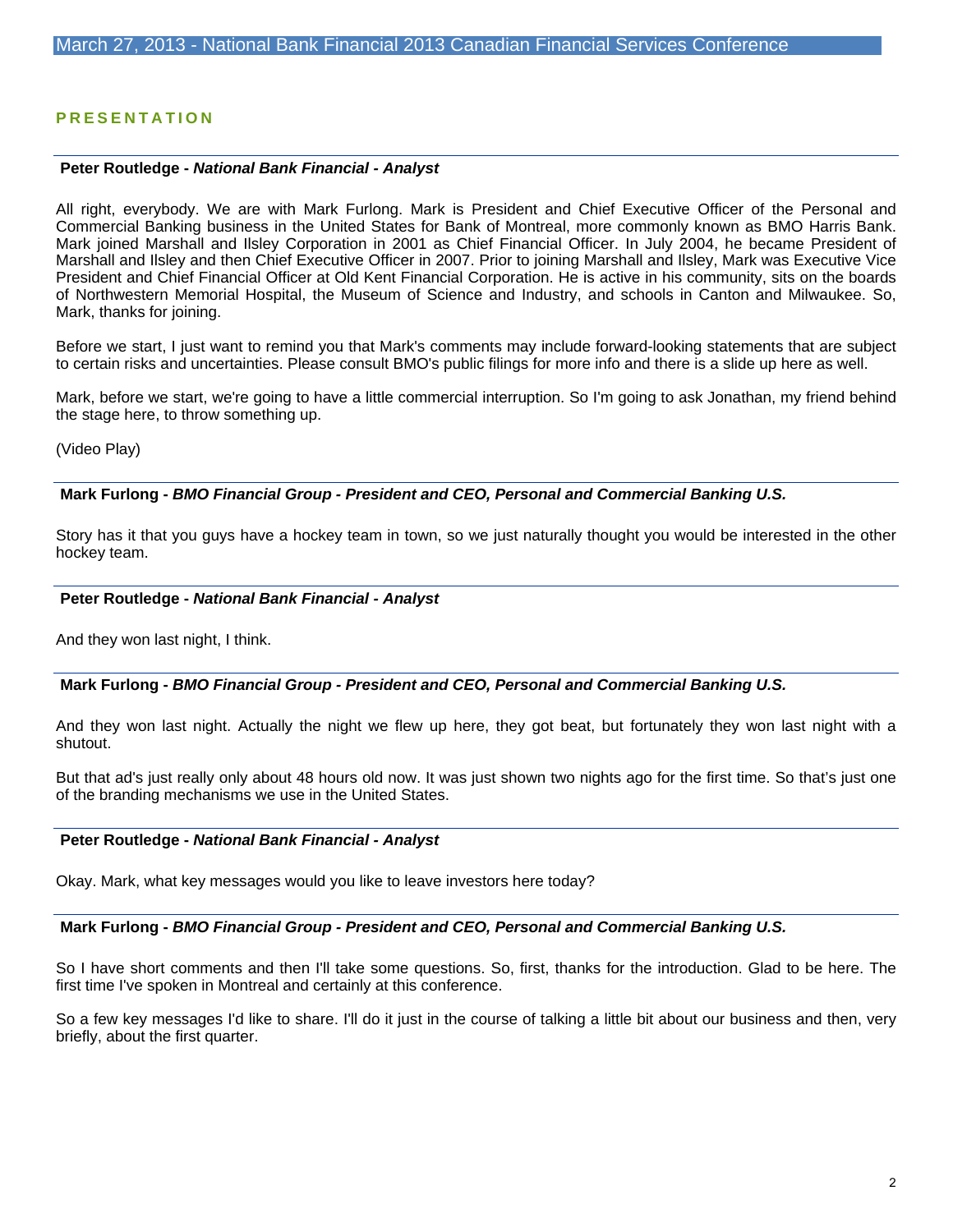So in Personal and Commercial Banking in the US, which is what I am responsible for, we have 630 branches and about 1400 ABMs, an enviable footprint in a six state area surrounding the Great Lakes region, which is the Illinois, Indiana, Wisconsin, Minnesota, Missouri, and Kansas market, a total population of about 39 million and a GDP of \$1.8 trillion. The area has a wide range of industries and is home to 78 Fortune 500 companies and thousands of small and medium-sized businesses. Looking ahead, I feel good about the Midwest economy, which I'm sure you'll have some questions about, and really the improved growth in the second half of fiscal 2013.

We have a strong deposit market share position. We are number two in Chicago at about 12%. We are number two in Milwaukee at about 19%. Over time, we expect to have a top five deposit share in all of our major markets.

Our large Commercial business is strong. It positions us well for a business-led recovery in the US. We are solidifying BMO Harris as the leading Midwest commercial bank through both local access, sector and product expertise, and, as well, excellent treasury management services. The segments of focus include corporate finance, diversified industries, financial institutions, food and consumer, auto dealership, equipment finance, healthcare, Ag., and we recently entered aviation. We have a top three commercial lending share position in Chicago, in Wisconsin, and in Minneapolis.

Importantly, we have got a clearly defined strategy for the business that aligns BMO's strategic priorities.

First, our teams are relentlessly focused on helping our customers succeed and making decisions with confidence and clarity. We know that drives customer loyalty and generates new business. Second, we are targeting customer segments with the largest opportunity for profitable relationships. That means selling every aspect of the Bank to our customers and deepening their relationships with us, rolling out focused teams and products for targeted customer segments like we've been doing effectively with our Premier Services business. And, finally, it means competing in our markets with the expanded capabilities and a high caliber, energized workforce.

The combination of Harris and M&I had meaningful impact beyond simply adding the two organizations together. BMO Harris Bank has greater scale in new markets, expanded distribution capabilities, and new product offerings in areas like lease financing and credit cards.

Our large systems conversion was completed in October and I can't say enough about how well our employees served our customers and represented our bank. We made a commitment to our customers that we would be relentlessly proactive to help manage them through change and resolve issues. It's what customers expected of us, and I am proud it's the standard to which we held each other to.

So briefly, some first-quarter highlights. The P&C US business had very good adjusted earnings and loan growth in the first quarter. Adjusted net income<sup>1</sup> was \$197 million, up 25% quarter-over-quarter and 13% ahead of last year. Our total loan book had very good growth, up \$800 million, or 1.5% quarter-over-quarter.

Credit performance was strong with a lower level of provisions for credit losses benefiting in part from recoveries.

Expenses were well-managed. The adjusted efficiency ratio<sup>1</sup> was 57.9% [sic]. Total average deposits increased \$1.3 billion from a year ago. Personal and checking balances were up \$1.2 billion, or 10%, in the last 12 months.

I'd like to highlight briefly our success in Commercial Banking. We recorded significant new business across sectors in all geographies, which reflects our long-term efforts on sustained customer focus. Q1 was the fifth sequential quarter of core C&I growth. We are up \$3.3 billion, or 18%, from last year. Just in the quarter, we added over 125 new customer relationships. Commercial checking balances grew to \$3.3 billion, or 23%, in the same period that we grew the loan portfolio by 18%. So we are bringing in full relationships.

Another area of focus is on brand. You just saw that commercial, our recent BMO Harris Bank ad campaigns are bringing a lot of energy to our markets. Results have exceeded expectations with customer recognition more than doubling in our key markets.

Looking ahead, we see plenty of opportunity. In Personal banking, our mass affluent strategy is our biggest opportunity to grow revenues. Partnering with our US colleagues in our Wealth Management businesses, we have rolled out Premier Services, which brings a financial advisor and a banker together throughout our footprint. Customer response has been very, very positive.

1 – Reported net income was \$183MM, up 30% Q/Q and 17% Y/Y; adjusted efficiency ratio of 57.1% compared to reported 3 efficiency ratio of 59.8%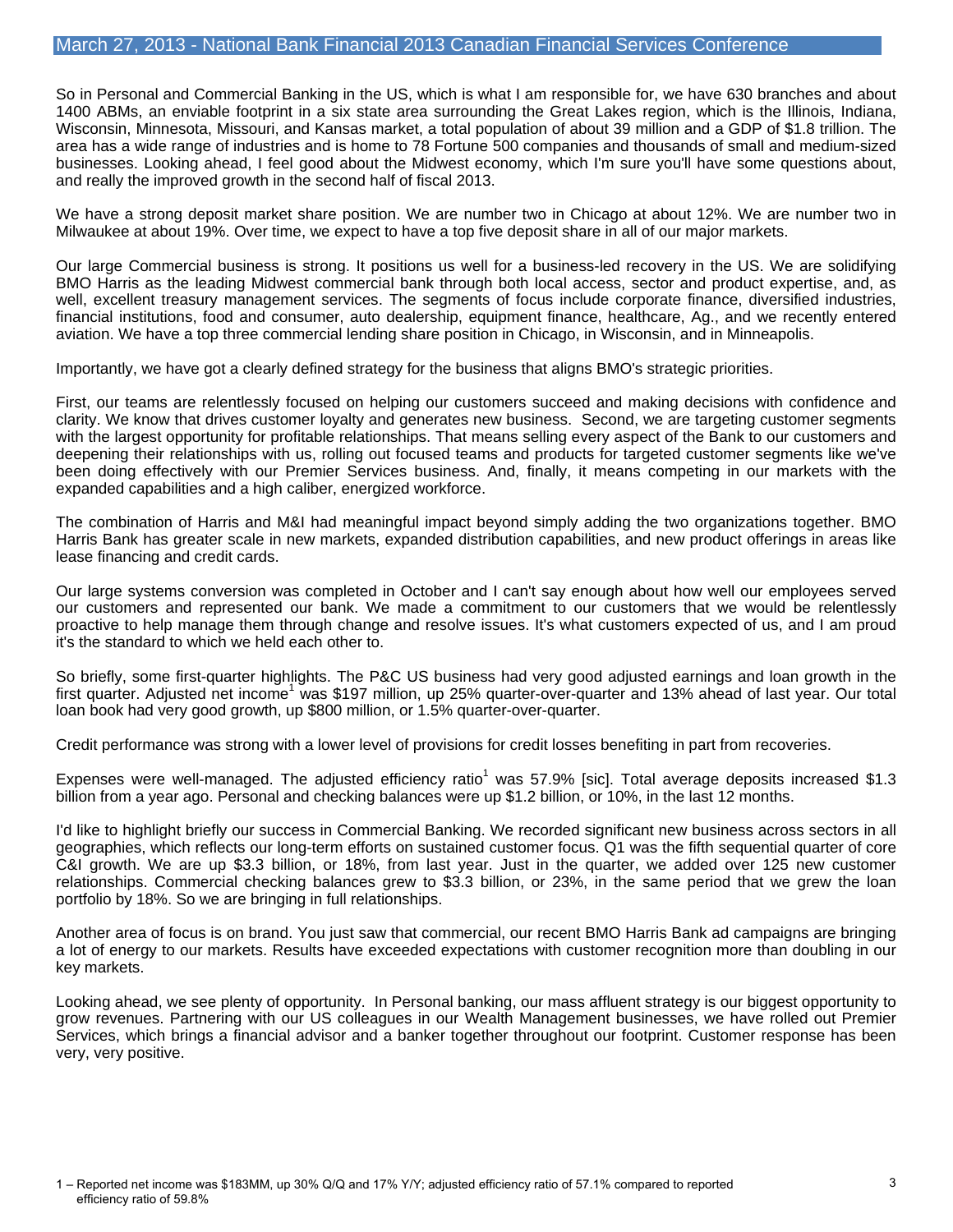Our indirect auto business continues to build momentum with good growth over the last few quarters, with a Company record for production set in November of last year. First-quarter new originations increased 47% from last year. And, based on our distribution network, we think there's a good opportunity to increase our share of the mortgage market. Over time, BMO Harris should be a leading mortgage lender in Chicago, but we have a long way to go to get there.

And as I've touched on already, we are well positioned for business expansion with a proven strength in Commercial Banking. We have already moved the needle on translating the competitive edge we have into success for our customers and growth for BMO.

Core C&I lending has been strong over a sustained period of time. We added a seasoned team of bankers and launched a Franchise Finance specialty lending group with the expectation of capturing a portion of this growing sector of the US economy.

We've accomplished a great deal in the last 20 months, but there is much more work ahead of us. We are in great markets, we have a well-defined brand, and have dedicated professionals with integrated solutions to meet our customers' needs. We are executing against our goals with a continued focus on our strategy and a path forward for sustained quality growth.

So before I open it for questions, I'm learning, just from the background of where I came from and what I am doing in the US, just to give you a little piece about my background. I started in public accounting the last 20 years and now I'm in banking. What I've done and where I am coming from in this bank was, as you heard, I started as the CFO of M&I Bank, became their President, and then became CEO right before that little financial crisis that we had in the US. So, we engineered the merger with Harris Bank, moved to Chicago from Milwaukee, and have been in Chicago a couple of years now and run the P&C US businesses. So that just gives you some perspective. And our business is really outward focused in the market strategy to build the products kind of in combination with our partners in Toronto, but really focused on being out in the markets and serving the customers in the areas we do business.

So, with that, let me turn it over to you.

# **Peter Routledge -** *National Bank Financial - Analyst*

Okay. Well, you're actually the perfect person to ask this first question I had, which is, when you do a merger as big and as significant as the Harris and M&I merger, there is bound to be, from your perspective, you are bound to see the best and worst or the strengths and weaknesses of both organizations. So just looking back over the last couple of years, where has M&I and the M&I folks improved Harris' competencies, and then where have Harris' strengths complemented M&I?

# **Mark Furlong -** *BMO Financial Group - President and CEO, Personal and Commercial Banking U.S.*

You know, in our businesses, we had some common focus. Harris is predominantly in Chicago with a real small presence in Indiana and in Wisconsin. And M&I did really everything but Chicago. If you look at the network, worked all the way around Indianapolis and St. Louis, but really didn't go into Chicago. So it's interesting that the footprint is very complementary. The customer base and the industry is very similar. We both had sector expertise, and so we brought a couple of common sectors that became larger, but we actually complemented each other by bringing additional expertise the other one didn't have.

What M&I got out of it was BMO has a very, very good risk management culture, kind of in the tolerance level of the extended portfolio size you'll get in different sectors, and manages it really well. I don't think it at all impedes being able to grow the business.

The additional piece that the BMO Harris side brought to M&I was they were a very strong capital markets business that we've been able to bring into the M&I customer base and provide additional investment banking, counseling, and capital markets access that just didn't exist at M&I. We would go out, we would seek some of the biggest banks in the country to provide that expertise to our customers. And, as you know, what happens is they start with investment banking and they begin to encroach on the rest of their banking relationships.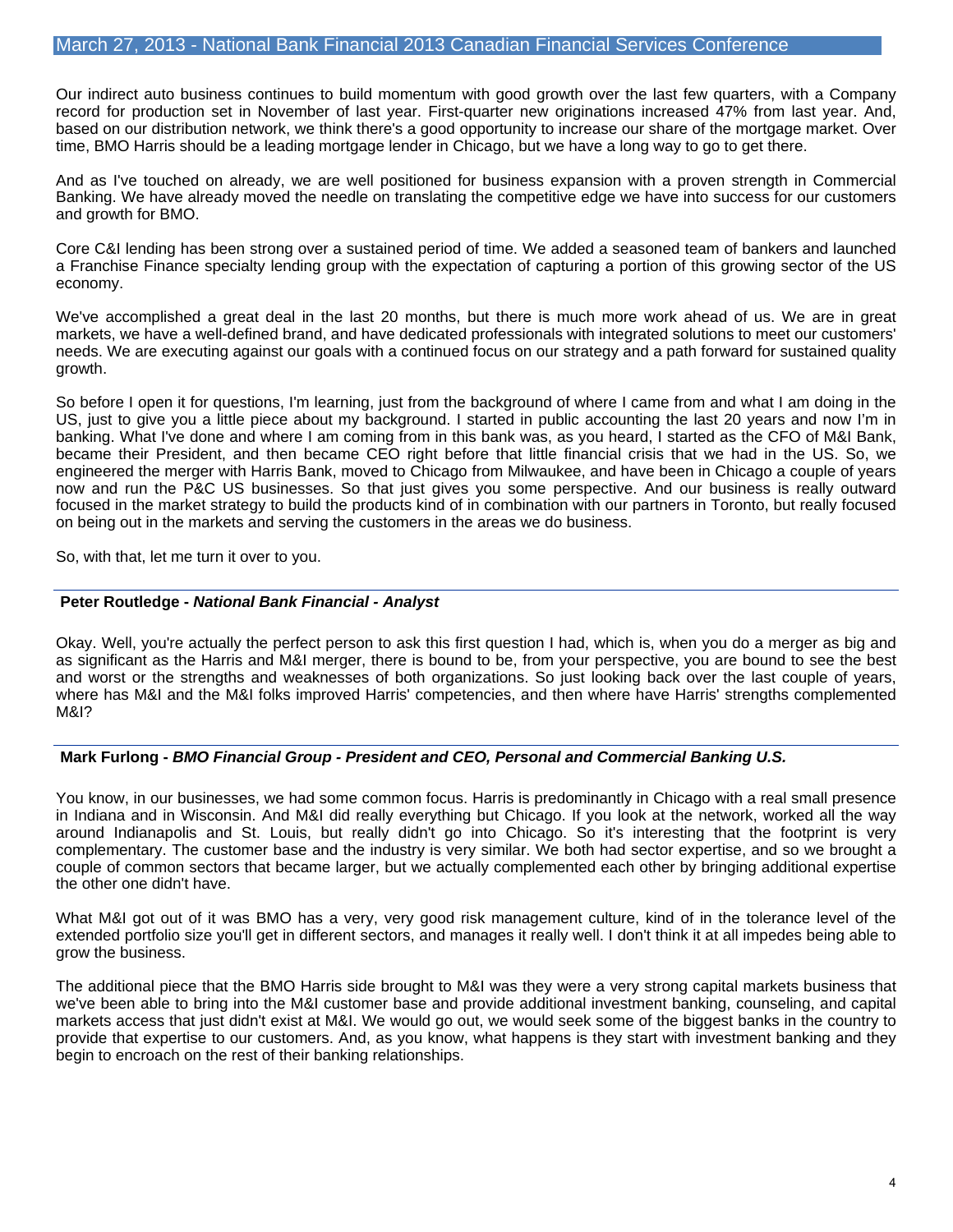M&I had a card business, so that gave us a chance to kind of reinvigorate the card business at Harris. We brought equipment finance expertise into the mix. And, yes, I think kind of the cultures of both organizations -- we are very, very similar. So, I think it's been interesting that we were so complementary that I would tell you that that probably has a lot to do with why retention levels have been so high. Why team leaders and why market leaders have stayed and felt like they belonged to the organization. They can feel this same outward focus in the market, the same outward focus with customers. Incentive plans were similar, and they feel like the magic in banking is to hold your people, hold your customers. And if you have decent bankers and you treat them well and they feel they can accumulate wealth over the course of their career, they can build and develop their expertise. Then I think you have a great shot at holding them. And I think, over a couple years, the former M&I folks that came into BMO Harris have seen that and they can see there is plenty of opportunity. So I mean, it's amazing how complementary the two organizations are and really the differences are the normal things you see when you are doing an integration as opposed to the stark reality of organizations that are run very, very differently.

### **Peter Routledge -** *National Bank Financial - Analyst*

I'll go briefly out to the audience and see if we have any questions. Yes, we've got one here.

#### **>>Unidentified Audience Member**

You're probably the best person here to ask about the small and medium enterprise business lending in the US. So my question is what are you seeing there now in 2013 as far as opportunities go and being able to translate that into loan growth? In 2012, across many of the Canadian banks that have operations in the US, we saw strong growth in large corporate loans. And how is that different than the opportunities that present themselves in SME?

### **Mark Furlong -** *BMO Financial Group - President and CEO, Personal and Commercial Banking U.S.*

Okay. So our business is broken into small business, which would be sales under \$3 million; what we call business banking, which is the \$3 million to \$20 million in sales; and then corporate which is \$20 million and above and it could be as high as a couple billion, but the heart of it would be the \$20 million or \$25 million to maybe \$1 billion in revenues. So, obviously, the recovery in the US has been very strong at the high end. The liquidity of those organizations has been very strong. The commonality in those customer segments that I just went through on the business side is that they are for our base, even the commercial side, predominantly privately owned. There are certainly some private equity businesses in there, but predominantly privately owned, run for multiple generations. Liquidity was probably higher than maybe a public company would run at because the aspirations are to move the business to the next generation. So I'd say our opportunities are pretty good. I'd say their access to credit generally is pretty good. The smaller you go, the more it's based on personal credit scores. The higher you go, it's based on collateral and company performance and kind of over the same period of time.

In our footprint, we have enormous opportunity. In Wisconsin, we'd be number one in the small to medium-sized businesses, not even a close competitor at number two, although a lot would like to be that. In Chicago, we'd probably be number two or three, but probably number three. In Commercial, we are number three. Huge opportunity there, again, as well, I think the businesses, by and large, are doing pretty well. As you know, businesses came through this cycle in better shape than the consumer in the US. And I expect us to get more than our fair share. The heart and soul of the organization from a growth standpoint right now is being driven by the Commercial side of the business, so small as well as large, and we're seeing pretty good momentum in all of it. We have small, kind of wind-down portfolios from the two combined organizations we put together where I think that probably doesn't fit the future focus, but overall I have really high expectations and expect to cross-sell deeply into those portfolios.

#### **Peter Routledge -** *National Bank Financial - Analyst*

Okay. Any other questions?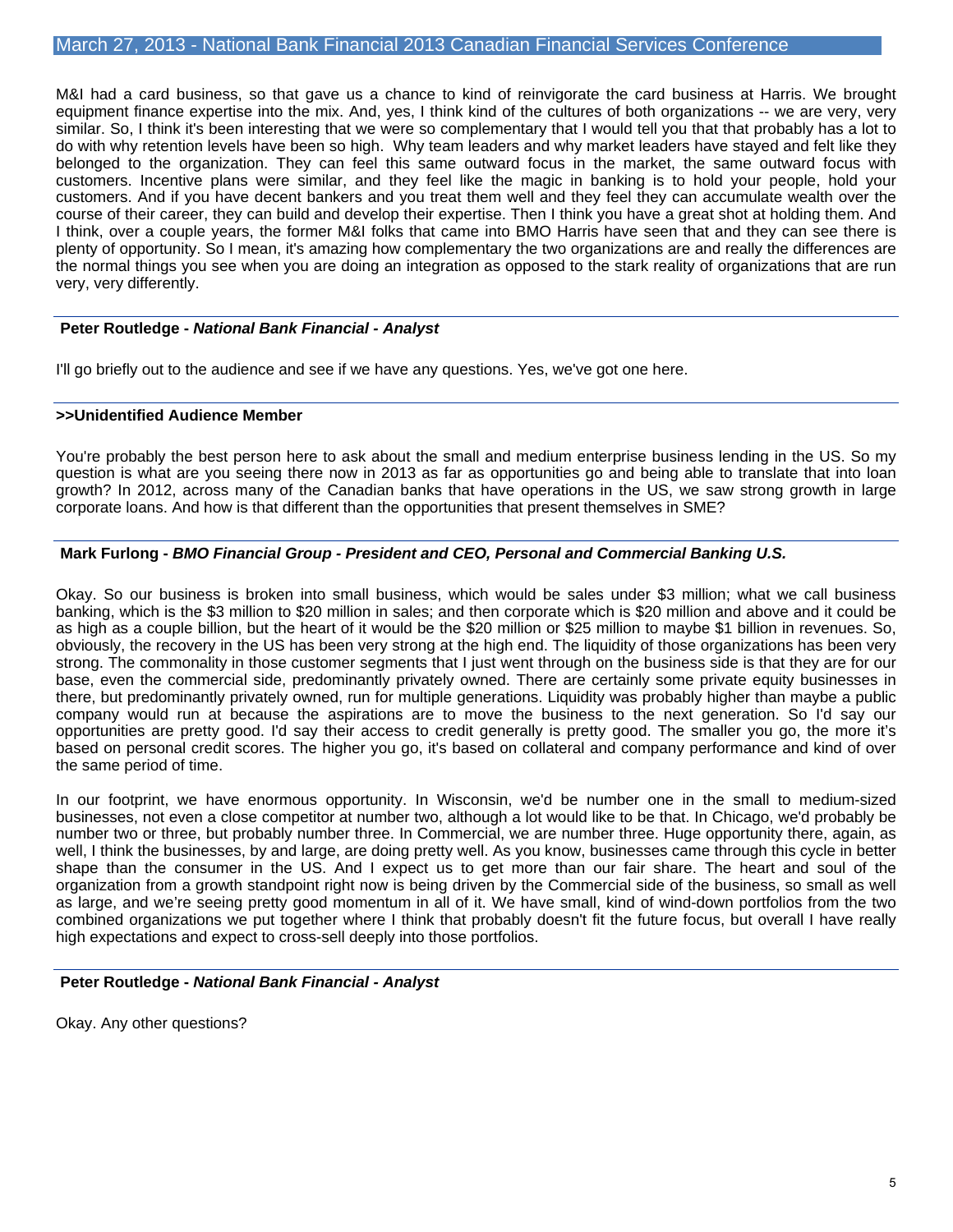### **>>Unidentified Audience Member**

Just curious, how would you describe the competitive landscape in terms of the Commercial lending. How competitive is it these days?

### **Mark Furlong -** *BMO Financial Group - President and CEO, Personal and Commercial Banking U.S.*

You know, I'd probably split it into two pieces. So the sector we are in, the one I referred to on the Commercial side as I'd say, even whether it's a business banking down to \$3 million or \$4 million in sales; but certainly the Commercial sector at \$20 million to \$25 million to, say, over \$1 billion, it's pricing competitive, but the structure hasn't changed a lot yet. You'll find every now and then one of the larger banks will come in with a big hold, like a \$100 million to \$200 million hold, which used to be that could get a deal done. Now, there is some reticence because customers have seen that when you take the big hold, they are at a different level of risk than when they have four or five banks in it.

But pricing competition has been pretty tough. When you get above the, let's say, \$1 billion or \$2 billion in sales, that's where we have seen some change in structure. And the P&C US business that I am responsible for with our management team, we are not really in that sector. So that sector has seen some loss of structure and that segment, the larger deals have seen some loss of structure. Pricing is very, very competitive in that area. And it's almost, maybe to some extent, like have you forgotten what took place four or five years ago.

The EBITDA multiples have now crept up higher in that area whereas, in the area we are in, the EBITDA multiples have stayed reasonable. The senior debt multiples to EBITDA have been reasonable. They've stayed in that 3 to 4 range or something like that, and that makes sense to us. But it's competitive. I mean, the asset growth in the US, as you know, hasn't been robust. You can see it coming. We can see it in our pipelines. You can see in some of our quarterly numbers. The C&I business, of course, has felt it very, very much, this growth in the last year and a half or so.

But there's more appetite. There is still a lot of liquidity. We have a lot of liquidity. There is still a lot of liquidity in the US, and it's got to go somewhere. And I think some of that is some probably overheated price competition.

#### **Peter Routledge -** *National Bank Financial - Analyst*

Just a question on your footprint in the Midwest. Right now, it's 630 branches, you said. Bank of Montreal's Canadian branch footprint is roughly 933. BMO has stated its intention to have as many branches in the US as in Canada. So, where are you going to get branch growth and how are you going to get it?

#### **Mark Furlong -** *BMO Financial Group - President and CEO, Personal and Commercial Banking U.S.*

So, this is the artful way of saying, tell me your acquisition strategy.

# **Peter Routledge -** *National Bank Financial - Analyst*

Right, you figured me out.

#### **Mark Furlong -** *BMO Financial Group - President and CEO, Personal and Commercial Banking U.S.*

The focus of the business that I'm here to talk about, P&C US, is really internal right now. And, while we have kind of gone through the matrix of opportunities in other markets, which I'll come to in a minute, it's really how do we build and grow the business based on a \$4 billion investment today. And that is where we are focused. And it means intensifying cross-sell, intensifying the product mix we have inside that customer base. And we are absolutely laser focused on that.

If we looked at the likelihood of where we would like to be next, the market share we have in Wisconsin and in Chicago is such that when we do advertising, we get great name recognition. We have several hundred locations. People can easily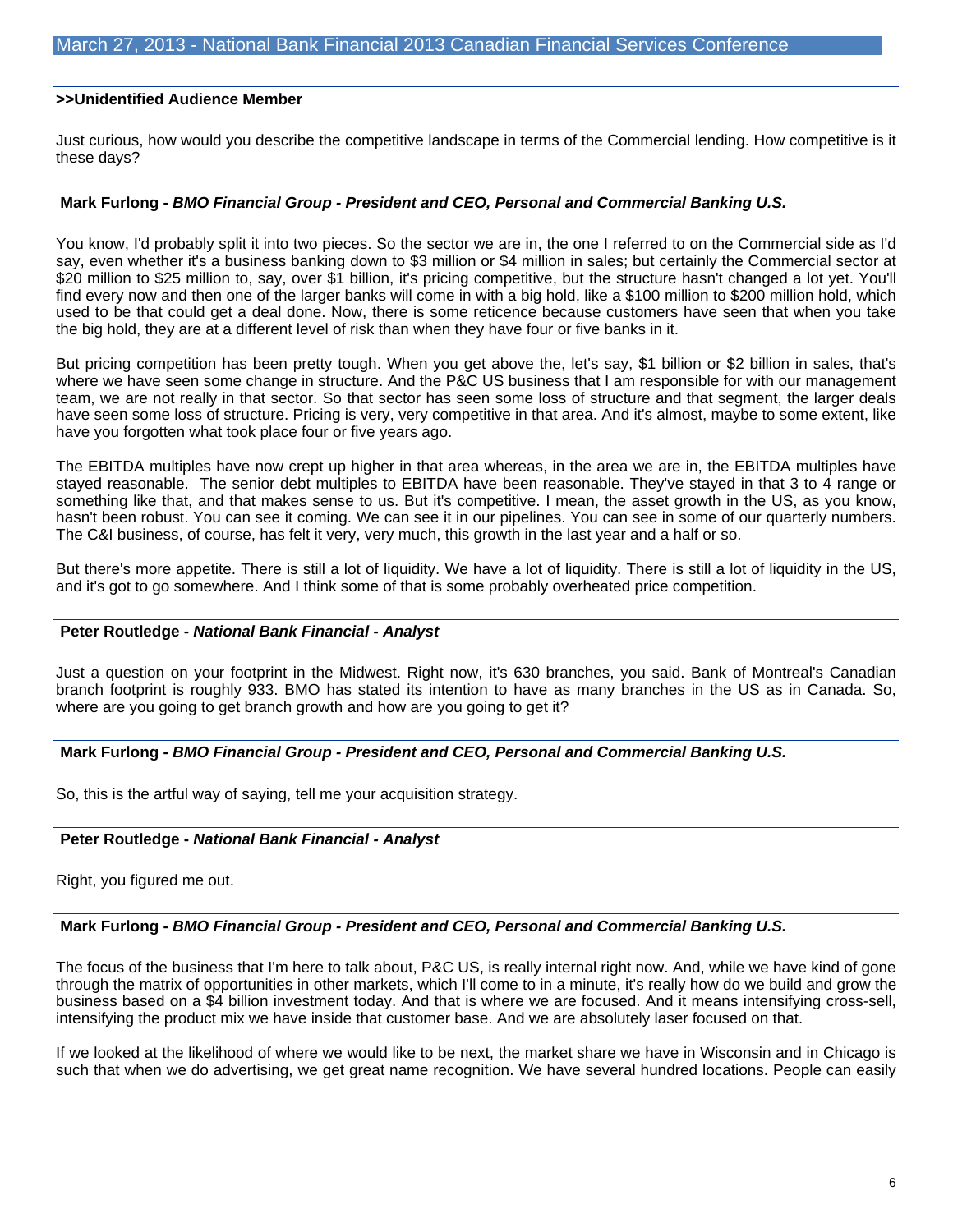get to us. And that's the magic of doing branding, is they have to then be able to find you after they recognize and we create some awareness.

So, clearly, our focus would be getting bigger in Indianapolis, Minneapolis, St. Louis, and Kansas City so that we can grow name recognition and grow share of market there, as there are plenty of opportunities there over a period of time.

Those opportunities will come when they come. In the near term though, it's really building out what we have today. And so I suspect, over time, we'll do some de novo branches. In some of those markets I mentioned, we will have to do some acquisitions to augment what we have. But the focus is on the core business.

You guys know as well as I do that opportunities never sequence themselves perfectly. I described the perfect sequence. And then sometimes opportunities come up in other markets. And when they come up, we will just confront them and address them when they come up, but that isn't the focus of the business now. It's really in the core markets where we are at today.

### **Peter Routledge -** *National Bank Financial - Analyst*

Okay. Another question just related to the prior one on competitive intensity in Commercial Industrial lending. A lot of credit unions and small community banks in the Midwest, clearly they got hampered and hammered by the financial crisis. And that my perception is they sort of pulled back a bit and weren't as competitive on price, but as they rebuild their capital positions, how rational will they be in your market? Will they continue to really drive down spreads as they sort of get back into lending mode?

# **Mark Furlong -** *BMO Financial Group - President and CEO, Personal and Commercial Banking U.S.*

So, again, coming back in places where we are at. So we are in the larger MSAs. The only place where we have really a rural presence of sorts would be Wisconsin. I think it's not likely that we would create rural presence elsewhere. So I think, Peter, the organizations you talk about, I think when you get in the rural markets, I think they're really important and I think they fulfill a need. It's hard for us to create the same kind of awareness and fulfill all the things that they can fulfill in many, many small communities.

When you get into the larger MSAs, the staying power and the ability to compete when the requirement to have significant commitment to communities, to have a branding and advertising campaign that draws customers in, to have the expertise we have to do targeted segment marketing so that we really use resources appropriately to price products and have access to capital markets, it's really a different game where you have the density in the MSAs that we are in.

So I -- and then the regulatory burden, while it's heavier for the largest organizations and a little bit lighter for the smaller ones, the smaller ones have a failure rate in numbers that is a big, big multiple relative to the few large organizations who have failed.

So I think the rationality of that was proven out in this cycle, and while we will always find a community of little organizations in maybe a suburb of one of the MSAs are in, is a little more price competitive, when you look broadly at it I think we can be as price competitive as anyone. And that doesn't mean go into the dirt, but I think we can stay with anyone. We have access to capital markets to do financing at almost any point in the cycle, and we have enough reach in the markets that the products have to be priced competitively. If you want to add a new fee to an old product, you have to be very careful how you do it. And the customer has to really see the value in what we are doing. And it's our job to explain to the customer what that is. And if we do all that really well, then we should compete and be just a terrific competitor, whether they are a large international bank or whether it's a community bank. And we don't necessarily see that they bring different things to the table. We don't see one more troublesome than the other for us.

# **Peter Routledge -** *National Bank Financial - Analyst*

Okay. Any other questions out there? All right.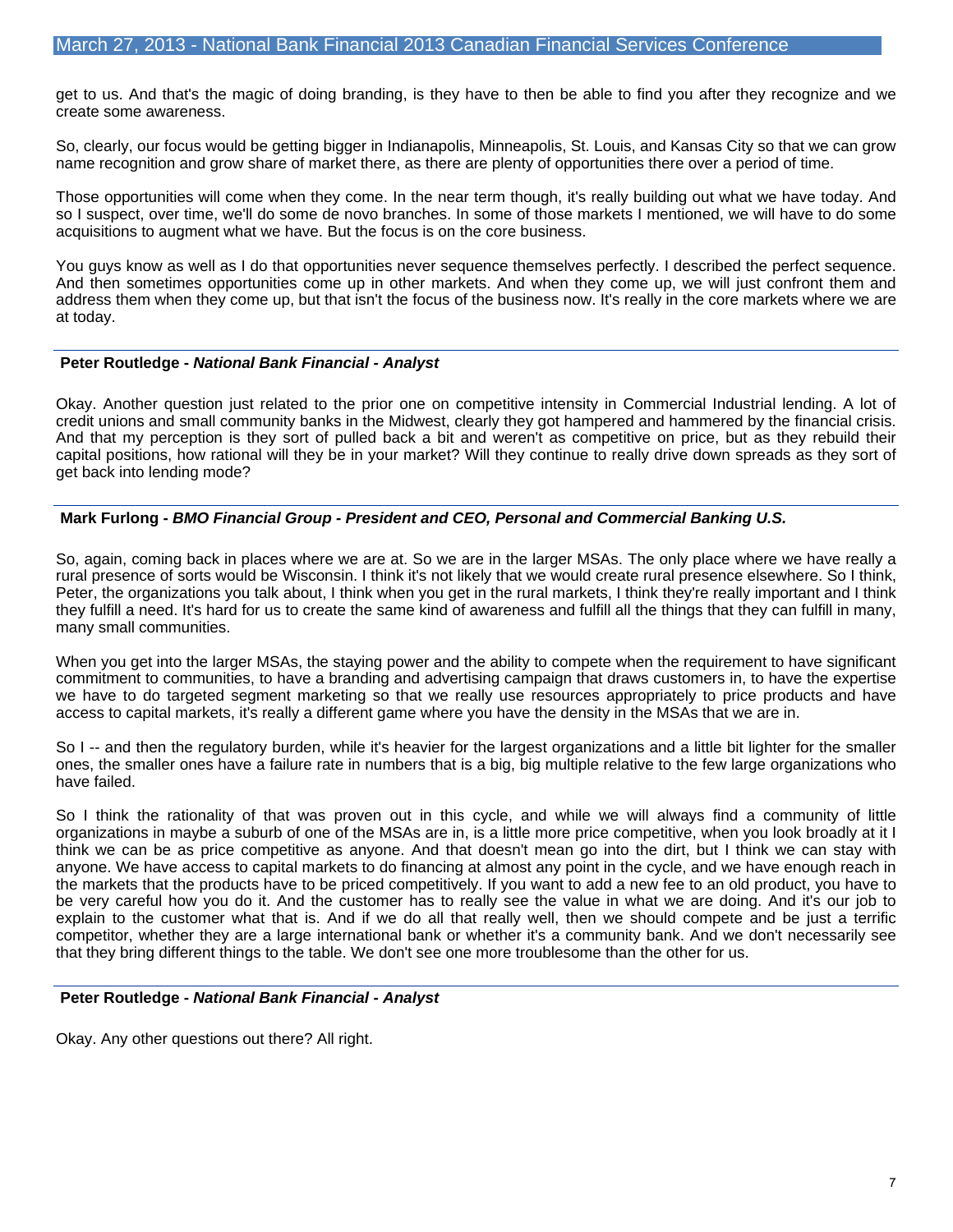You talked earlier in your opening comments just about the mass affluent strategy. And at the investor day, your partners in the Private Client group at BMO also were focused on that segment. Maybe you could just flush out that strategy a bit more, help us understand how big an opportunity it is.

And I'd just preface the question by noting, with M&I, you had this reasonably strong asset management capability. You pair that with Harris, which has a pretty good branch footprint in more affluent areas of Chicago, in particular. Can you sort of talk about, flesh that opportunity out a bit?

### **Mark Furlong -** *BMO Financial Group - President and CEO, Personal and Commercial Banking U.S.*

Okay. So when we put the two organizations together, again, I talked about how there were more comparisons and more similarities than there were differences. The customer base for both Harris and M&I were very similar in that 20% of each customer base fit with what we call the mass affluent strategy, which would be investable assets from \$250,000 to \$1 million. And then a few percent of that additional part of the customer base was what we would call Private Banking, over \$1 million of investable assets.

At the combined organization, we had 3% or 4% of those -- of that 20% were already customers in both sides of the bank. So the opportunity that sat in front of us was, just within our own customers now, the prospect base is several hundred thousand. If you looked at Chicago in this band, it's almost 250,000 households. If you go to St. Louis, Minneapolis, Milwaukee, you get to about 100,000 households or so, give or take a little bit, that are in the prospect base. But the focus initially was just our own customers, people that do business with us today, not someone we have to convince to give us a shot.

What we do is we bring a financial advisor to the table with the banker. The banker is the one that was responsible for bringing the customer in and pursuing the customer. And we don't try and sell anything. What we do is introduce them to the expertise we have on the financial advisor side, show them the financial counseling we can do, show them the plan we can put together. We don't ask them to move \$1 of assets from anywhere, but put the plan together, give them some ideas, listen to the risk tolerances they have, and based on age and based on their plans, whether it's education for their kids or whether it's long-term retirement planning. And then what the result has been, in the absence of trying to sell so hard to sell units, we've had tremendous uptake of the offer. The financial advisors have actually sold over 40% more product year-over-year on the banking side.

We worked with Mckinsey on this strategy and what the models would say is that, in the banking side, if I have a customer, that the assets will come down and then about 18 months later, they begin to go up, meaning the customer will say, I'll give you some assets to invest for a period of time. I'll see how you do. I'll see if the financial planning you have done really meets my needs. And then, as you earn your way in, you'll get more assets. Well, on the banking side, we count loans and deposits as the balance. On the investor side, they just count investable assets, whatever they invest for the benefit of the customer.

It turned out, on the banking side, we went up. We didn't go down. The result was we had not done enough needs-based counseling with this customer base. So, it turned out they had a lot of other needs, so instead of going down for 18 months and coming up, we are up over 30% in total balances on the bank side only, just by working with customers to fulfill the needs they have today. So the reaction has been great.

What the challenge every bank has when they do this is that everyone has something like this. And the challenge you have is that the banker who brought in the business ultimately might have that relationship shift into the financial advisors realm as the primary relationship manager. It's how do we make sure the banker feels like they didn't lose. And what we have done is made them indifferent as to where those assets sit, that if we let the customer direct the activity, we end up with a good answer for the bank. If it is a good answer for the bank, we have to make sure it's a good answer for the banker. And so by neutralizing anything negative that would happen, we've been able to actually incentivize the banker to get the higher level of expertise to the table to give the customer a chance to see what maybe a better financial future would look like if they had some thoughtful planning. And it's been very successful. It's interesting. What it has done is brought the P&C US business and the PCG -- the Private Client Group business together very, very closely as partners and nothing but good things happen when you put a customer in the middle of that.